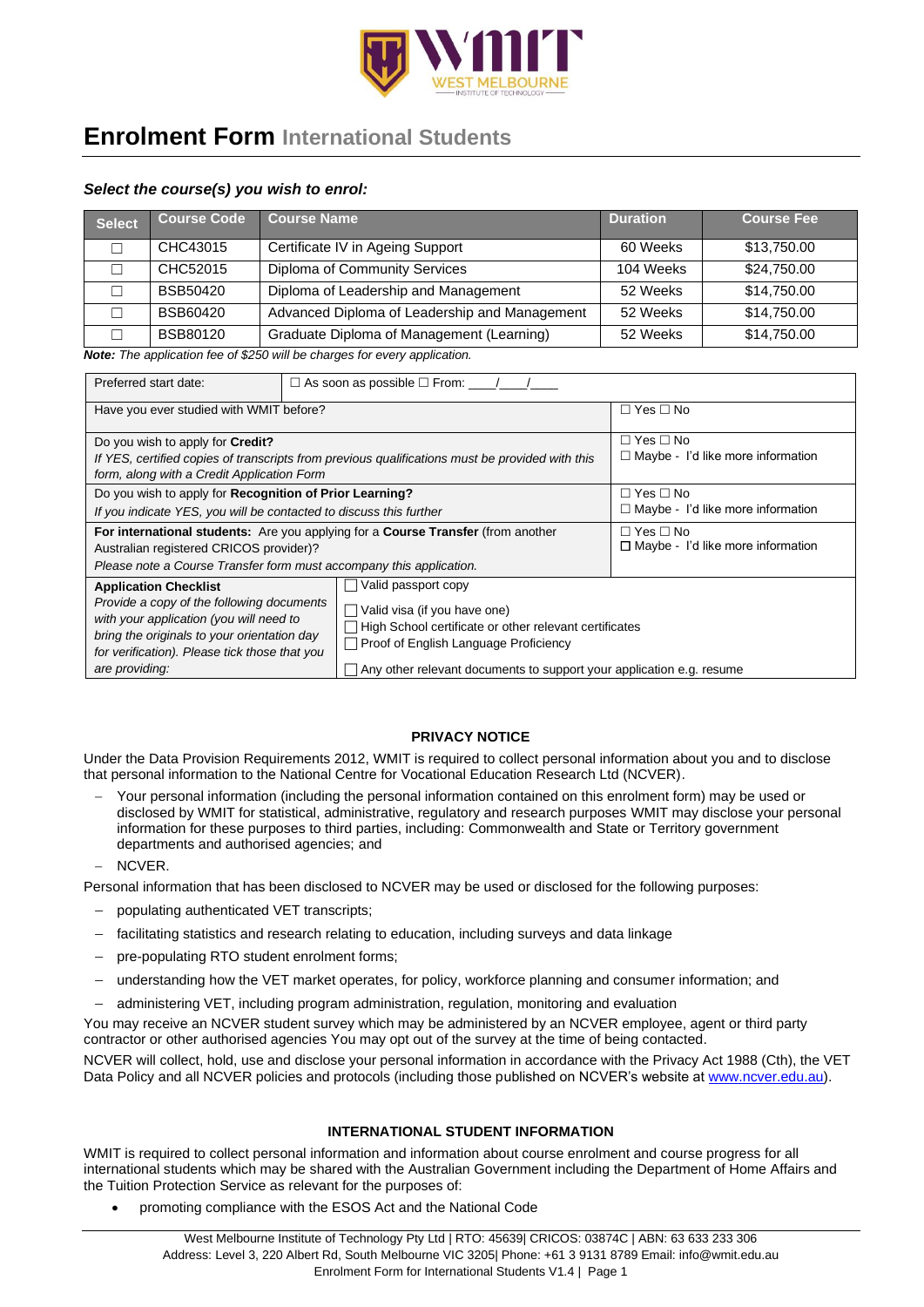

- assisting with the regulation of providers
- promoting compliance with the conditions of a particular student visa or visas, or of student visas generally
- or facilitating the monitoring and control of immigration.

Please see the Student Handbook/website for WMIT's Privacy Policy

|    | <b>Personal Details</b>                                                                                                                                                                                                                                                                                                                                                                                                                                                                                                                                                                                                                                                                                           |                                                        |           |                                           |     |  |  |  |  |
|----|-------------------------------------------------------------------------------------------------------------------------------------------------------------------------------------------------------------------------------------------------------------------------------------------------------------------------------------------------------------------------------------------------------------------------------------------------------------------------------------------------------------------------------------------------------------------------------------------------------------------------------------------------------------------------------------------------------------------|--------------------------------------------------------|-----------|-------------------------------------------|-----|--|--|--|--|
| 1. | Enter your full name                                                                                                                                                                                                                                                                                                                                                                                                                                                                                                                                                                                                                                                                                              |                                                        |           |                                           |     |  |  |  |  |
|    | Surname:                                                                                                                                                                                                                                                                                                                                                                                                                                                                                                                                                                                                                                                                                                          |                                                        |           |                                           |     |  |  |  |  |
|    | Given names:                                                                                                                                                                                                                                                                                                                                                                                                                                                                                                                                                                                                                                                                                                      |                                                        |           |                                           |     |  |  |  |  |
|    | Please write the name that you used when you applied for your Unique Student Identifier (USI), including any middle names If you do<br>not yet have a USI and want WMIT to apply for a USI on your behalf, you must write your name, including any middle names, exactly<br>as written in the identity document you choose to use for this purpose See section on the USI at the end of this form for a detailed<br>explanation.                                                                                                                                                                                                                                                                                  |                                                        |           |                                           |     |  |  |  |  |
| 2. | Enter your birth date                                                                                                                                                                                                                                                                                                                                                                                                                                                                                                                                                                                                                                                                                             | Day/month/year: $\frac{1}{\sqrt{2}}$                   |           |                                           |     |  |  |  |  |
| 3. | Gender (Tick ONE box<br>only)                                                                                                                                                                                                                                                                                                                                                                                                                                                                                                                                                                                                                                                                                     | $\Box$ Male $\Box$ Female $\Box$ Other                 |           |                                           |     |  |  |  |  |
| 4. | Enter your contact details                                                                                                                                                                                                                                                                                                                                                                                                                                                                                                                                                                                                                                                                                        |                                                        |           |                                           |     |  |  |  |  |
|    | Home phone:                                                                                                                                                                                                                                                                                                                                                                                                                                                                                                                                                                                                                                                                                                       | ( )                                                    |           | Work phone:                               | ( ) |  |  |  |  |
|    | Mobile:                                                                                                                                                                                                                                                                                                                                                                                                                                                                                                                                                                                                                                                                                                           |                                                        |           |                                           |     |  |  |  |  |
|    | Email address:                                                                                                                                                                                                                                                                                                                                                                                                                                                                                                                                                                                                                                                                                                    |                                                        |           |                                           |     |  |  |  |  |
|    | Alternative email address<br>(optional)                                                                                                                                                                                                                                                                                                                                                                                                                                                                                                                                                                                                                                                                           |                                                        |           |                                           |     |  |  |  |  |
|    | What is the address of your usual residence?<br>5.<br>Please provide the physical address (street number and name not post office box) where you usually reside rather than any temporary address at which<br>you reside for training, work or other purposes before returning to your home<br>If you are from a rural area use the address from your state's or territory's 'rural property addressing' or 'numbering' system as your residential street<br>address<br>Building/property name is the official place name or common usage name for an address site, including the name of a building, Aboriginal community,<br>homestead, building complex, agricultural property, park or unbounded address site |                                                        |           |                                           |     |  |  |  |  |
|    | Building/ property name                                                                                                                                                                                                                                                                                                                                                                                                                                                                                                                                                                                                                                                                                           |                                                        |           |                                           |     |  |  |  |  |
|    | Flat/unit details:                                                                                                                                                                                                                                                                                                                                                                                                                                                                                                                                                                                                                                                                                                |                                                        |           | Street or Lot Number (eg 205 or Lot 118): |     |  |  |  |  |
|    | Street name:                                                                                                                                                                                                                                                                                                                                                                                                                                                                                                                                                                                                                                                                                                      |                                                        |           |                                           |     |  |  |  |  |
|    | Suburb, locality or town:                                                                                                                                                                                                                                                                                                                                                                                                                                                                                                                                                                                                                                                                                         |                                                        |           |                                           |     |  |  |  |  |
|    | State/territory:                                                                                                                                                                                                                                                                                                                                                                                                                                                                                                                                                                                                                                                                                                  |                                                        | Postcode: |                                           |     |  |  |  |  |
| 6. |                                                                                                                                                                                                                                                                                                                                                                                                                                                                                                                                                                                                                                                                                                                   | What is your postal address (if different from above)? |           |                                           |     |  |  |  |  |
|    | Building/ property name:                                                                                                                                                                                                                                                                                                                                                                                                                                                                                                                                                                                                                                                                                          |                                                        |           |                                           |     |  |  |  |  |
|    | Flat/unit details:                                                                                                                                                                                                                                                                                                                                                                                                                                                                                                                                                                                                                                                                                                |                                                        |           | Street or Lot Number (eg 205 or Lot 118): |     |  |  |  |  |
|    | Street name:                                                                                                                                                                                                                                                                                                                                                                                                                                                                                                                                                                                                                                                                                                      |                                                        |           |                                           |     |  |  |  |  |
|    | Suburb, locality or town:                                                                                                                                                                                                                                                                                                                                                                                                                                                                                                                                                                                                                                                                                         |                                                        |           |                                           |     |  |  |  |  |
|    | State/Territory:                                                                                                                                                                                                                                                                                                                                                                                                                                                                                                                                                                                                                                                                                                  |                                                        | Postcode: |                                           |     |  |  |  |  |

| <b>Language and cultural diversity</b>                                        |                                    |  |  |  |  |  |
|-------------------------------------------------------------------------------|------------------------------------|--|--|--|--|--|
| 7. In which country were you born?                                            | $\Box$ Australia                   |  |  |  |  |  |
|                                                                               | $\Box$ Other, please specify:      |  |  |  |  |  |
| 8. Do you speak a language other than English at home? If more                | $\Box$ No, English only            |  |  |  |  |  |
| than one language, indicate the one that is spoken most often                 | $\Box$ Yes, other, please specify: |  |  |  |  |  |
| 9. Are you of Aboriginal or Torres Strait Islander origin? For                | $\Box$ No                          |  |  |  |  |  |
| persons of both Aboriginal and Torres Strait Islander origin, mark both 'Yes' | $\Box$ Yes, Aboriginal             |  |  |  |  |  |
| boxes                                                                         | □ Yes, Torres Strait Islander      |  |  |  |  |  |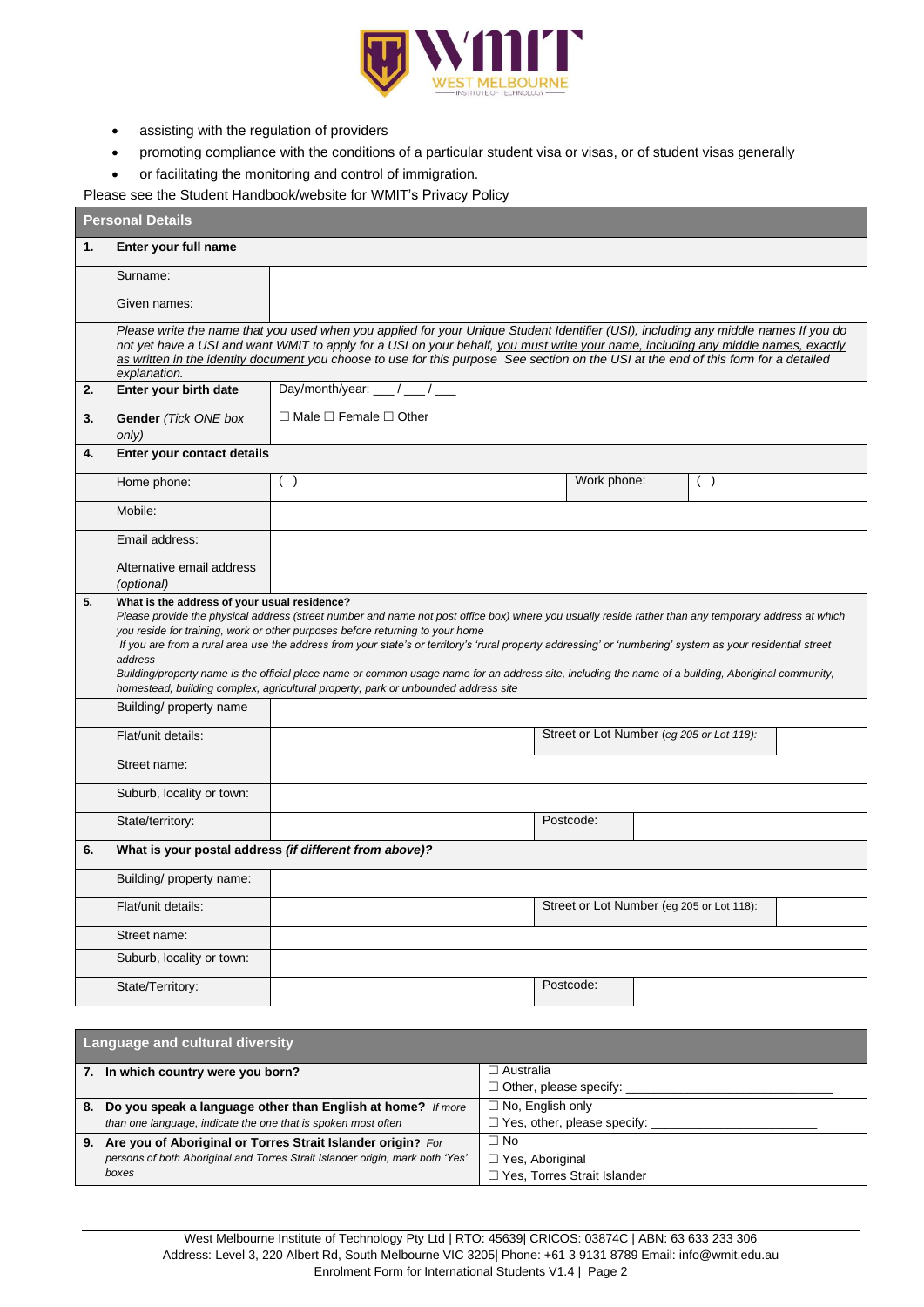

# **Disability**

| _________                                                                                                                              |                                                                                                                                                          |                           |  |  |  |  |  |  |
|----------------------------------------------------------------------------------------------------------------------------------------|----------------------------------------------------------------------------------------------------------------------------------------------------------|---------------------------|--|--|--|--|--|--|
| 10. Do you consider yourself to have a disability, impairment or long-term condition?                                                  | $\Box$ Yes $\Box$ No – go to question 12                                                                                                                 |                           |  |  |  |  |  |  |
|                                                                                                                                        |                                                                                                                                                          |                           |  |  |  |  |  |  |
| 11. If you indicated the presence of a disability, impairment or long-term condition, please select the area(s) in the following list: |                                                                                                                                                          |                           |  |  |  |  |  |  |
|                                                                                                                                        | You may indicate more than one area) Please refer to the Disability supplement at the back of this form for an explanation of the following disabilities |                           |  |  |  |  |  |  |
| Hearing/deaf<br>п.                                                                                                                     | Physical<br>п                                                                                                                                            | Intellectual              |  |  |  |  |  |  |
|                                                                                                                                        |                                                                                                                                                          |                           |  |  |  |  |  |  |
| $\Box$ Learning                                                                                                                        | Mental Illness                                                                                                                                           | Acquired brain impairment |  |  |  |  |  |  |
| ロ Vision                                                                                                                               | <b>Medical Condition</b>                                                                                                                                 | Other                     |  |  |  |  |  |  |

# **Schooling**

| What is your highest COMPLETED school level (tick one box only)<br>12.                                                                                                                                                                                                                               |                                                                    |                                                   |  |  |  |  |  |
|------------------------------------------------------------------------------------------------------------------------------------------------------------------------------------------------------------------------------------------------------------------------------------------------------|--------------------------------------------------------------------|---------------------------------------------------|--|--|--|--|--|
| If you are currently enrolled in secondary education, the Highest school level completed refers to the highest school level you have actually completed and<br>not the level you are currently undertaking For example, if you are currently in Year 10 the Highest school level completed is Year 9 |                                                                    |                                                   |  |  |  |  |  |
| $\Box$ Year 12 or equivalent                                                                                                                                                                                                                                                                         | $\Box$ Year 11 or equivalent                                       | $\Box$ Year 10 or equivalent                      |  |  |  |  |  |
| $\Box$ Year 9 or equivalent                                                                                                                                                                                                                                                                          | Year 8 or below                                                    | $\Box$ Never attended school<br>Go to question 14 |  |  |  |  |  |
| 13.                                                                                                                                                                                                                                                                                                  | Are you still enrolled in secondary or senior secondary education? | $\Box$ Yes $\Box$ No                              |  |  |  |  |  |

| <b>Previous qualifications achieved</b> |                                                                                                                                                                                                   |                                         |                |                                                                                         |  |  |  |
|-----------------------------------------|---------------------------------------------------------------------------------------------------------------------------------------------------------------------------------------------------|-----------------------------------------|----------------|-----------------------------------------------------------------------------------------|--|--|--|
| 14.                                     | Have you SUCCESSFULLY completed any of the qualifications listed in                                                                                                                               | $\Box$ Yes – indicate below Question 15 |                |                                                                                         |  |  |  |
|                                         | question 15?                                                                                                                                                                                      | $\Box$ No – Go to Question 16           |                |                                                                                         |  |  |  |
|                                         | 15. If yes, tick ANY applicable boxes                                                                                                                                                             |                                         |                |                                                                                         |  |  |  |
|                                         | Please indicate one of these Prior Education Achievement Recognition Identifiers any applicable qualification level A - Australian E- Australian equivalent I -                                   |                                         |                |                                                                                         |  |  |  |
|                                         | International Note: If you have multiple Prior Education Achievement Recognition Identifiers for any one qualification, use the following priority order to<br>determine which identifier to use: |                                         |                |                                                                                         |  |  |  |
|                                         | A – Australian                                                                                                                                                                                    |                                         |                |                                                                                         |  |  |  |
| 2.                                      | E- Australian equivalent                                                                                                                                                                          |                                         |                |                                                                                         |  |  |  |
| 3.                                      | I - International                                                                                                                                                                                 |                                         |                |                                                                                         |  |  |  |
| $\Box$ A/E/I                            | Bachelor degree or higher degree                                                                                                                                                                  | $\Box$ A/E/I                            |                | Certificate III (or trade certificate)                                                  |  |  |  |
| $\Box$ A/E/I                            | Advanced diploma or associate degree                                                                                                                                                              | $\Box$ A/E/I                            | Certificate II |                                                                                         |  |  |  |
| $\Box$ A/E/I                            | Diploma (or associate diploma)                                                                                                                                                                    | $\Box$ A/E/I                            | Certificate I  |                                                                                         |  |  |  |
| $\Box$ A/E/I                            | Certificate IV (or advanced certificate/technician)                                                                                                                                               | $\Box$ A/E/I                            |                | Other education (including certificates or overseas<br>qualifications not listed above) |  |  |  |

| <b>Employment</b> |                                                                                                                                                                                                                  |   |                                                  |   |                                      |  |  |  |  |  |
|-------------------|------------------------------------------------------------------------------------------------------------------------------------------------------------------------------------------------------------------|---|--------------------------------------------------|---|--------------------------------------|--|--|--|--|--|
|                   | 16. Of the following categories, which BEST describes your current employment status? (Tick one box only)                                                                                                        |   |                                                  |   |                                      |  |  |  |  |  |
|                   | For casual, seasonal, contract and shift work, use the current number of hours worked per week to determine whether full time (35 hours or more per week) or<br>part-time employed (less than 35 hours per week) |   |                                                  |   |                                      |  |  |  |  |  |
| $\Box$            | Full-time employee                                                                                                                                                                                               |   | Part-time employee                               | □ | Self-employed – not employing others |  |  |  |  |  |
| П.                | Self-employed – employing others                                                                                                                                                                                 | ◻ | Employed - unpaid worker in a family<br>business | □ | Unemployed - seeking full-time work  |  |  |  |  |  |
| □                 | Unemployed – seeking part-time work                                                                                                                                                                              | ◻ | Not employed – not seeking employment            |   |                                      |  |  |  |  |  |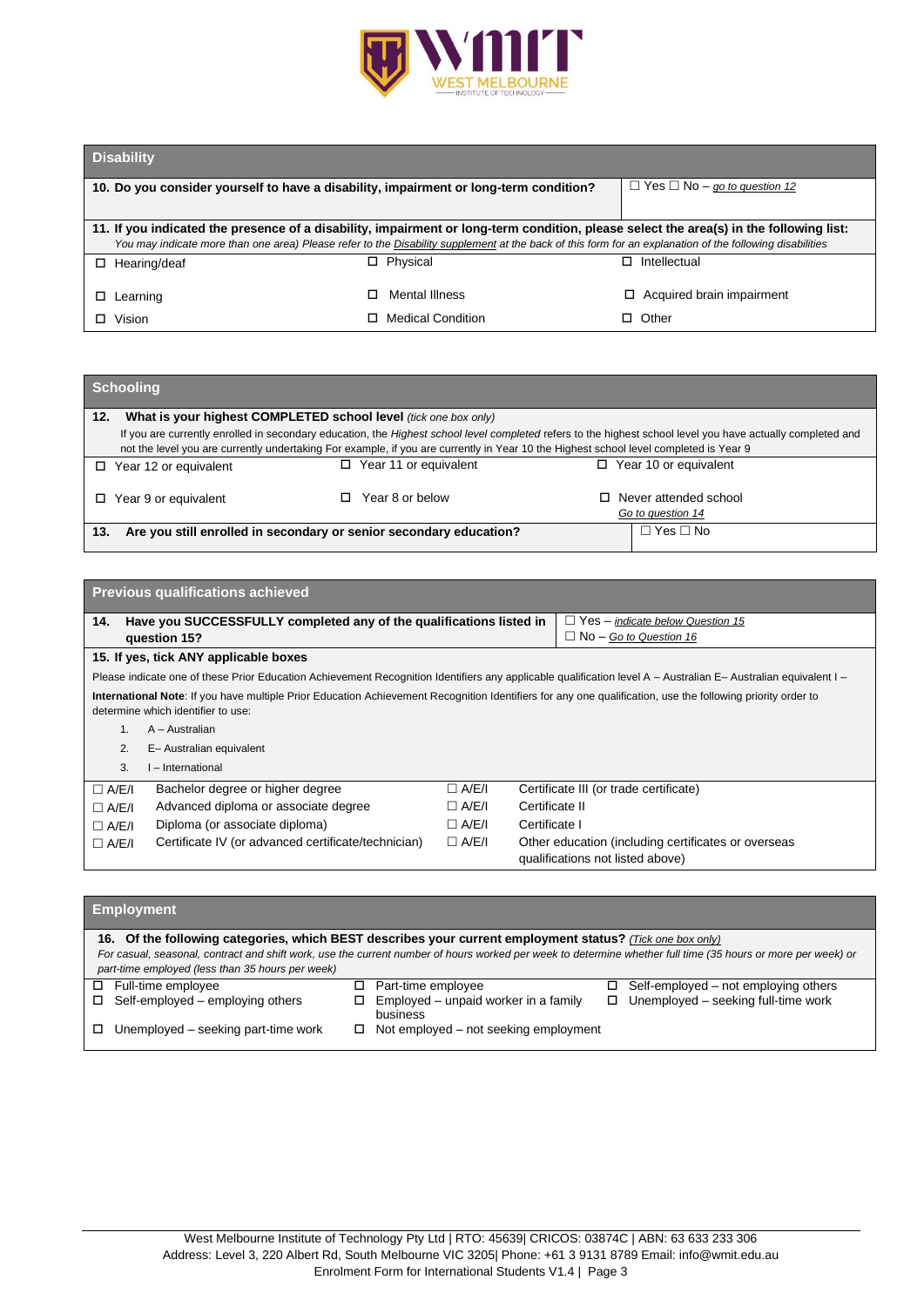

# **Study reason**

| 17. Of the following categories, select the one which BEST describes your main reason for undertaking this                                                                                                                     |                                                                                                                                                                                                                                    |                                        |  |                                |  |                                       |  |  |  |
|--------------------------------------------------------------------------------------------------------------------------------------------------------------------------------------------------------------------------------|------------------------------------------------------------------------------------------------------------------------------------------------------------------------------------------------------------------------------------|----------------------------------------|--|--------------------------------|--|---------------------------------------|--|--|--|
| course/traineeship/apprenticeship? (Tick one box only)<br>To get a job<br>□<br>To develop my existing business<br>□                                                                                                            |                                                                                                                                                                                                                                    | □<br>п                                 |  | It was a requirement of my job |  | I wanted extra skills for my job [07] |  |  |  |
| To start my own business<br>□                                                                                                                                                                                                  | To get into another course of study<br>□                                                                                                                                                                                           |                                        |  |                                |  |                                       |  |  |  |
| To try for a different career<br>For personal interest or self-development<br>□<br>To get a better job or promotion<br>To get skills for community/voluntary work<br>□<br>п<br>Other reasons<br>□                              |                                                                                                                                                                                                                                    |                                        |  |                                |  |                                       |  |  |  |
| <b>Victorian Student Number</b> To be completed by all Victorian students aged up to 24 years                                                                                                                                  |                                                                                                                                                                                                                                    |                                        |  |                                |  |                                       |  |  |  |
| A Victorian Student Number (VSN) is allocated to all school and VET students up to 24 years of age upon their first enrolment in a Victorian school from<br>2009 or their first enrolment in a VET training provider from 2011 |                                                                                                                                                                                                                                    |                                        |  |                                |  |                                       |  |  |  |
| 18. Enter your Victorian Student Number (VSN)                                                                                                                                                                                  |                                                                                                                                                                                                                                    |                                        |  |                                |  |                                       |  |  |  |
|                                                                                                                                                                                                                                | 19. Have you attended any Victorian school since 2009 or done any training with a vocational education and training (VET)<br>registered training organisation or an Adult and Community Education provider in Victoria since 2011? |                                        |  |                                |  |                                       |  |  |  |
| No - I have not attended a Victorian school since 2009 or a TAFE or other VET training provider since the beginning of 2011<br>□<br>Yes - I have attended a Victorian school since<br>□<br>2009                                |                                                                                                                                                                                                                                    | Most recent Victorian school attended: |  |                                |  |                                       |  |  |  |
| Yes - I have participated in training at a TAFE<br>□<br>or other training organisation since the<br>beginning of 2011                                                                                                          | List the most recent training organisations with which you have participated in<br>training in Victoria since 2011 (List up to 3 training organisations)                                                                           |                                        |  |                                |  |                                       |  |  |  |
|                                                                                                                                                                                                                                | 1<br>2                                                                                                                                                                                                                             |                                        |  |                                |  |                                       |  |  |  |
|                                                                                                                                                                                                                                | 3                                                                                                                                                                                                                                  |                                        |  |                                |  |                                       |  |  |  |
|                                                                                                                                                                                                                                |                                                                                                                                                                                                                                    |                                        |  |                                |  |                                       |  |  |  |
| <b>Unique Student Identifier (USI)</b>                                                                                                                                                                                         |                                                                                                                                                                                                                                    |                                        |  |                                |  |                                       |  |  |  |

| From 1 January 2015, Organisation> can be prevented from issuing you with a nationally recognised VET qualification or statement of       |  |  |                |                                                   |  |       |  |                  |  |  |
|-------------------------------------------------------------------------------------------------------------------------------------------|--|--|----------------|---------------------------------------------------|--|-------|--|------------------|--|--|
| attainment when you complete your course if you do not have a Unique Student Identifier (USI)                                             |  |  |                |                                                   |  |       |  |                  |  |  |
| If you have not yet obtained a USI you can apply for it directly at http://wwwusigovau/create-your-USI/ on computer or mobile device      |  |  |                |                                                   |  |       |  |                  |  |  |
| 20. Enter your unique student identifier                                                                                                  |  |  |                |                                                   |  |       |  |                  |  |  |
| If you already have one                                                                                                                   |  |  |                |                                                   |  |       |  |                  |  |  |
| 21. If you do not have a USI, would you like us to $\Box$ Yes – please complete 'Applying o your behalf', questions and declaration       |  |  |                |                                                   |  |       |  |                  |  |  |
| $\Box$ No - skip to next section<br>apply for a USI on your behalf?                                                                       |  |  |                |                                                   |  |       |  |                  |  |  |
| <b>APPLYING ON YOUR BEHALF</b> Delete highlighted if you do not apply for USIs on behalf of students                                      |  |  |                |                                                   |  |       |  |                  |  |  |
| If you would like WMIT to apply for a USI on your behalf you must authorise us to do so and declare that you have read the privacy        |  |  |                |                                                   |  |       |  |                  |  |  |
| information at https://www.usigovau/documents/privacy-notice-when-rto-applies-their-behalf                                                |  |  |                |                                                   |  |       |  |                  |  |  |
| You must also provide some additional information as noted at the end of this form so that we can apply for a USI on your behalf Please   |  |  |                |                                                   |  |       |  |                  |  |  |
| provide your town/city of birth and ensure that the name written in 'Personal Details' section is exactly the same as written in the      |  |  |                |                                                   |  |       |  |                  |  |  |
| document you provide below                                                                                                                |  |  |                |                                                   |  |       |  |                  |  |  |
| In accordance with section 11 of the Student Identifiers Act 2014, WMIT will securely destroy personal information which we collect from  |  |  |                |                                                   |  |       |  |                  |  |  |
| individuals solely for the purpose of applying for a USI on their behalf as soon as practicable after we have made the application or the |  |  |                |                                                   |  |       |  |                  |  |  |
| information is no longer needed for that purpose, unless we are required by or under any law to retain it                                 |  |  |                |                                                   |  |       |  |                  |  |  |
| 22. Town/City of Birth (please write the name of the Australian or                                                                        |  |  |                |                                                   |  |       |  |                  |  |  |
| overseas town or city where you were born)                                                                                                |  |  |                |                                                   |  |       |  |                  |  |  |
|                                                                                                                                           |  |  |                |                                                   |  |       |  |                  |  |  |
| 23. We will also need to verify your identity to create your USI Please provide details for one of the forms of identity below            |  |  |                |                                                   |  |       |  |                  |  |  |
|                                                                                                                                           |  |  |                |                                                   |  |       |  |                  |  |  |
|                                                                                                                                           |  |  |                |                                                   |  |       |  |                  |  |  |
|                                                                                                                                           |  |  |                | 4. Non-Australian Passport (with Australian Visa) |  |       |  |                  |  |  |
| 1. Australian Driver's Licence                                                                                                            |  |  |                | Passport number                                   |  |       |  |                  |  |  |
| State: ________________                                                                                                                   |  |  |                | Country of issue                                  |  |       |  |                  |  |  |
| Licence Number: No. 2006                                                                                                                  |  |  | Immicard<br>5. |                                                   |  |       |  |                  |  |  |
| 2. Medicare Card                                                                                                                          |  |  |                | Immicard Number                                   |  |       |  |                  |  |  |
| Medicare card number_____________                                                                                                         |  |  | 6.             | <b>Citizenship Certificate</b>                    |  |       |  |                  |  |  |
| Individual reference number (next to your name on Medicare card): __                                                                      |  |  |                | Stock number                                      |  |       |  |                  |  |  |
| Card colour (circle one): Green / Yellow / Blue                                                                                           |  |  |                | Acquisition date (day/month/year)                 |  |       |  |                  |  |  |
| Expiry date __/_____/___(format DD/MM/YYYY)                                                                                               |  |  |                | $\frac{1}{2}$ $\frac{1}{2}$                       |  |       |  |                  |  |  |
| 3. Australian Passport                                                                                                                    |  |  |                | 7. Certificate of Registration by Descent         |  |       |  |                  |  |  |
| Passport number______________                                                                                                             |  |  |                | Acquisition date (day/month/year)                 |  |       |  |                  |  |  |
|                                                                                                                                           |  |  |                | $\sqrt{2}$                                        |  |       |  |                  |  |  |
| <b>USI APPLICATION DECLARATION</b>                                                                                                        |  |  |                |                                                   |  |       |  |                  |  |  |
| $\Box$ I authorise WMIT to apply pursuant to sub-section 9 (2) of the Student Identifiers Act 2014, for a USI on my behalf                |  |  |                |                                                   |  |       |  |                  |  |  |
| $\Box$ I have read and I consent to the collection, use and disclosure of my personal information pursuant to the information detailed at |  |  |                |                                                   |  |       |  |                  |  |  |
| http://wwwusigovau/Training-Organisations/Pages/Privacy-Noticeaspx                                                                        |  |  |                |                                                   |  |       |  |                  |  |  |
| <b>Student Signature:</b>                                                                                                                 |  |  |                |                                                   |  | Date: |  | $\left  \right $ |  |  |
| Student Name:                                                                                                                             |  |  |                |                                                   |  |       |  |                  |  |  |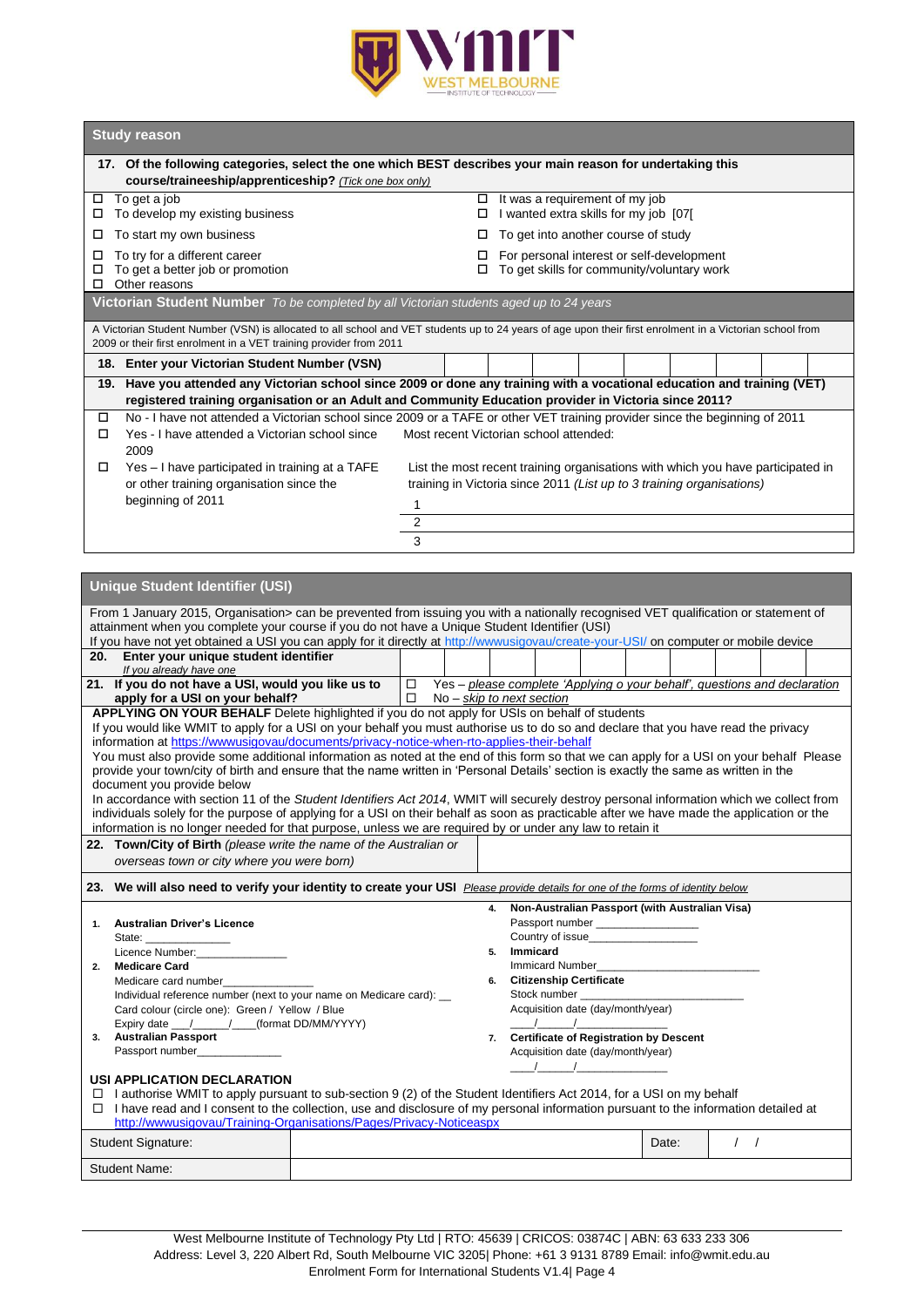

| Agent's Details if applying through agent                                                                                                                                          |  |                            |  |  |  |  |  |  |
|------------------------------------------------------------------------------------------------------------------------------------------------------------------------------------|--|----------------------------|--|--|--|--|--|--|
| Please provide the details of the agent if you are applying through any education agents. To see the list of WMIT approved agents, please visit<br>https://wmit.edu.au/agent-list/ |  |                            |  |  |  |  |  |  |
| Agency Name                                                                                                                                                                        |  | <b>Representative Name</b> |  |  |  |  |  |  |
| Agency Address:                                                                                                                                                                    |  |                            |  |  |  |  |  |  |
| Mobile:                                                                                                                                                                            |  | Email:                     |  |  |  |  |  |  |

| Next of kin/emergency contact                                                                                                                                                                                                                               |  |  |                      |        |  |  |  |  |
|-------------------------------------------------------------------------------------------------------------------------------------------------------------------------------------------------------------------------------------------------------------|--|--|----------------------|--------|--|--|--|--|
| These are people that WMIT may need to contact in an emergency during your participation in training Please ensure that the people named are aware that<br>they have been nominated as emergency contacts and agree to their details being provided to WMIT |  |  |                      |        |  |  |  |  |
| Name:                                                                                                                                                                                                                                                       |  |  | Relationship to you: |        |  |  |  |  |
| Address:                                                                                                                                                                                                                                                    |  |  |                      |        |  |  |  |  |
| Home phone:                                                                                                                                                                                                                                                 |  |  |                      | Work:  |  |  |  |  |
| Mobile:                                                                                                                                                                                                                                                     |  |  |                      | Email: |  |  |  |  |

# **VICTORIAN GOVERNMENT VET STUDENT ENROLMENT PRIVACY NOTICE**

The Victorian Government, through the Department of Education and Training (the Department), develops, monitors and funds vocational education and training (VET) in Victoria. The Victorian Government is committed to ensuring that Victorians have access to appropriate and relevant VET services. Any personal information collected by the Department for VET purposes is protected in accordance with the Privacy and Data Protection Act 2014 (Vic) and the Health Records Act 2001 (Vic).

#### **COLLECTION OF YOUR DATA**

WMIT is required to provide the Department with student and training activity data. This includes personal information collected in the WMIT enrolment form and unique identifiers such as the Victorian Student Number (VSN) and the Commonwealth's Unique Student Identifier (USI).

WMIT provides data to the Department in accordance with the Victorian VET Student Statistical Collection Guidelines, available at http://www.education.vic.gov.au/training/providers/rto/Pages/datacollection.aspx.

#### **USE OF YOUR DATA**

The Department uses student and training data, including personal information, for a range of VET purposes including administration, monitoring and planning.

A student's USI may be used for specific VET purposes including the verification of student data provided by WMIT; the administration and audit of VET providers and programs; education-related policy and research purposes; and to assist in determining eligibility for training subsidies.

# **DISCLOSURE OF YOUR DATA**

As necessary and where lawful, the Department may disclose VET data, including personal information, to its contractors, other government agencies, professional bodies and/or other organisations for VET-related purposes. In particular, this includes disclosure of VET student and training data to the Commonwealth and the National Centre for Vocational Education Research (NCVER).

# **LEGAL AND REGULATORY**

The Department's collection and handling of enrolment data and VSNs is authorised under the Education and Training Reform Act 2006 (Vic). The Department is also authorised to collect and handle USIs in accordance with the Student Identifiers Act 2014 (Cth) and the Student Identifiers Regulation 2014 (Cth).

#### **SURVEY PARTICIPATION**

You may be contacted to participate in a survey conducted by NCVER, WMIT's registering body, Australian Skills Quality Authority (ASQA) or a Department-endorsed project, audit or review relating to your training. If you participate you may choose to keep your responses confidential. This provides valuable feedback on the delivery of VET programs in Victoria.

Please note you may opt out of the NCVER survey at the time of being contacted.

#### **CONSEQUENCES OF NOT PROVIDING YOUR INFORMATION**

Failure to provide your personal information may mean that it is not possible for you to enrol in VET and/or to obtain a Victorian Government VET subsidy.

# **ACCESS, CORRECTION AND COMPLAINTS**

You have the right to seek access to or correction of your own personal information. You may also complain if you believe your privacy has been breached.

For further information, please contact WMIT's Privacy Officer in the first instance by writing to <RTO Email>. **FURTHER INFORMATION**